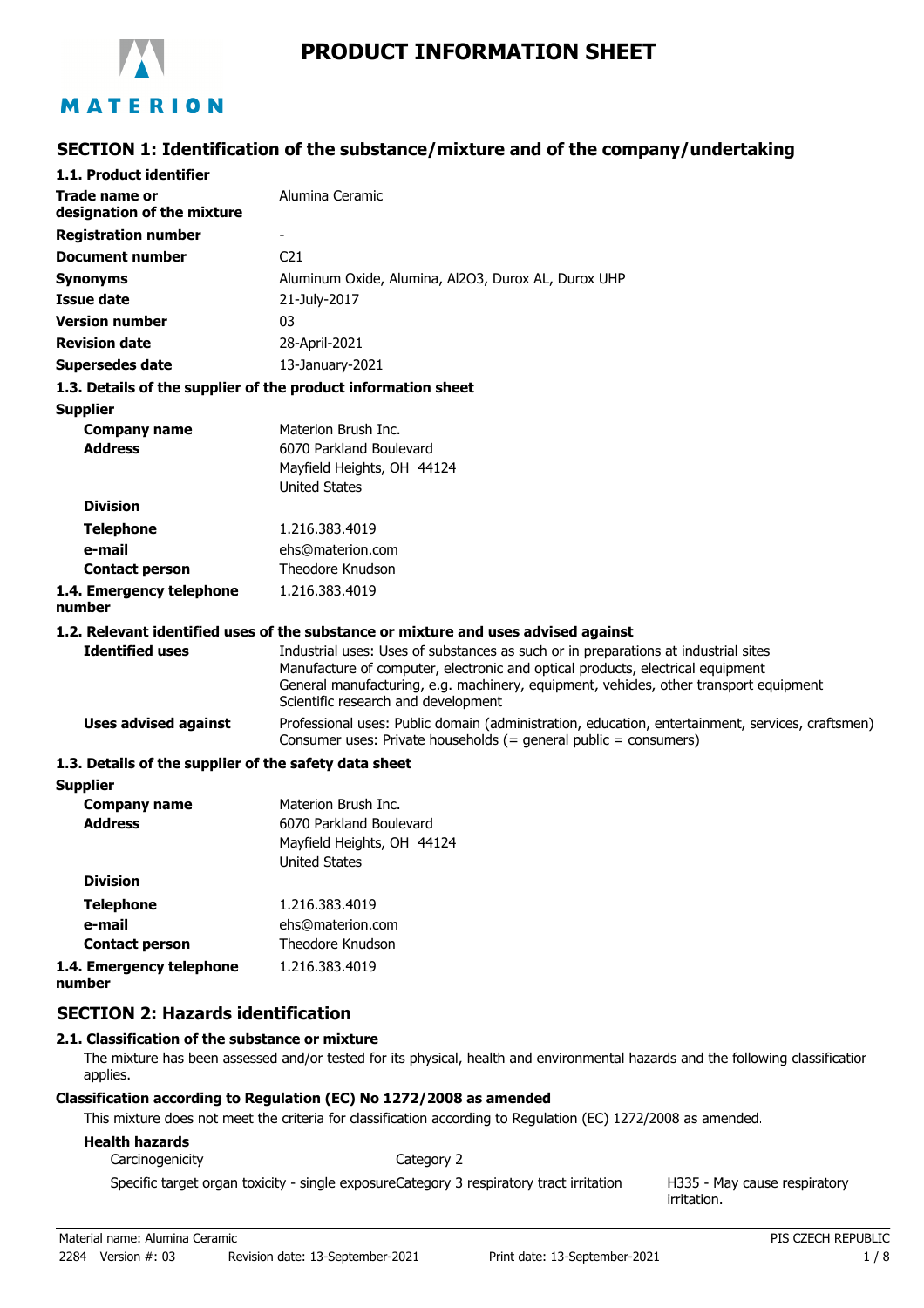**Hazard summary** Exposure to powder or dusts may be irritating to eyes, nose and throat.

**2.2. Label elements**

# **Label according to Regulation (EC) No. 1272/2008 as amended**

**Contains:** Aluminium oxide, Calcium carbonate, Kaolin, Talc

**Hazard pictograms**



| <b>Signal word</b>                | Warning                                                                                                                                                         |
|-----------------------------------|-----------------------------------------------------------------------------------------------------------------------------------------------------------------|
| <b>Hazard statements</b>          |                                                                                                                                                                 |
| H335                              | May cause respiratory irritation.                                                                                                                               |
| <b>Precautionary statements</b>   |                                                                                                                                                                 |
| <b>Prevention</b>                 |                                                                                                                                                                 |
| P <sub>261</sub>                  | Observe good industrial hygiene practices.<br>Avoid breathing dust/fume.                                                                                        |
| P <sub>271</sub>                  | Use only outdoors or in a well-ventilated area.                                                                                                                 |
| <b>Response</b>                   |                                                                                                                                                                 |
| $P304 + P340$<br>$P304 + P312$    | IF INHALED: Remove victim to fresh air and keep at rest in a position comfortable for breathing.<br>IF INHALED: Call a POISON CENTRE/doctor if you feel unwell. |
| <b>Storage</b>                    |                                                                                                                                                                 |
| P405                              | Store locked up.                                                                                                                                                |
| <b>Disposal</b>                   | Dispose of waste and residues in accordance with local authority requirements.                                                                                  |
| Supplemental label<br>information | For further information, please contact the Product Stewardship Department at $+1.800.862.4118$ .                                                               |
| 2.3. Other hazards                | None known.                                                                                                                                                     |

# **SECTION 3: Composition/information on ingredients**

**3.2. Mixtures**

#### **General information**

| <b>Chemical name</b> |                          | $\frac{1}{2}$ | No.                     | CAS-No. / EC REACH Registration No. Index No. |                          | <b>Notes</b> |
|----------------------|--------------------------|---------------|-------------------------|-----------------------------------------------|--------------------------|--------------|
| Aluminium oxide      |                          | 94 - 99,9     | 1344-28-1<br>215-691-6  | $\overline{\phantom{a}}$                      | $\overline{\phantom{a}}$ |              |
|                      | <b>Classification: -</b> |               |                         |                                               |                          |              |
| Calcium carbonate    |                          | $0 - 2$       | 1317-65-3<br>215-279-6  | -                                             | -                        |              |
|                      | <b>Classification: -</b> |               |                         |                                               |                          |              |
| Kaolin               |                          | $0 - 2$       | 1332-58-7<br>310-194-1  | $\overline{\phantom{a}}$                      | ٠                        |              |
|                      | <b>Classification: -</b> |               |                         |                                               |                          |              |
| Talc                 |                          | $0 - 2$       | 14807-96-6<br>238-877-9 | -                                             |                          |              |
|                      | <b>Classification: -</b> |               |                         |                                               |                          |              |

## **SECTION 4: First aid measures**

**General information**

Ensure that medical personnel are aware of the material(s) involved, and take precautions to protect themselves.

#### **4.1. Description of first aid measures**

| <b>Inhalation</b>                                                      | Move to fresh air. Call a physician if symptoms develop or persist.                           |
|------------------------------------------------------------------------|-----------------------------------------------------------------------------------------------|
| <b>Skin contact</b>                                                    | Wash off with soap and water. Get medical attention if irritation develops and persists.      |
| Eye contact                                                            | Do not rub eyes. Rinse with water. Get medical attention if irritation develops and persists. |
| <b>Ingestion</b>                                                       | Rinse mouth. Get medical attention if symptoms occur.                                         |
| 4.2. Most important<br>symptoms and effects, both<br>acute and delayed | Dusts may irritate the respiratory tract, skin and eyes.                                      |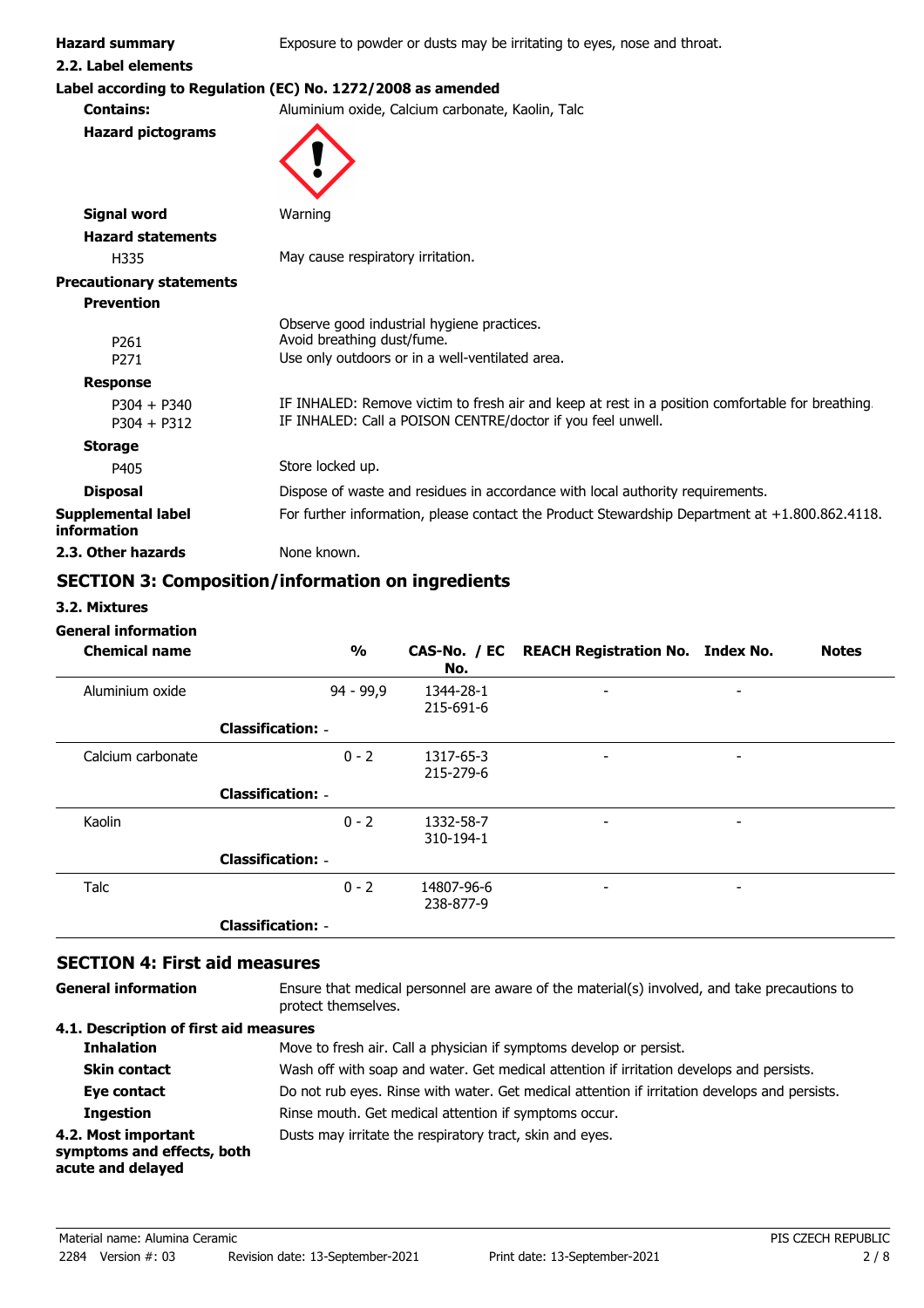## **SECTION 5: Firefighting measures**

| <b>General fire hazards</b>                                                                | No unusual fire or explosion hazards noted.                                                   |  |  |
|--------------------------------------------------------------------------------------------|-----------------------------------------------------------------------------------------------|--|--|
| 5.1. Extinguishing media<br>Suitable extinguishing<br>media                                | Water fog. Foam. Dry chemical powder. Carbon dioxide (CO2).                                   |  |  |
| Unsuitable extinguishing<br>media                                                          | Do not use water jet as an extinguisher, as this will spread the fire.                        |  |  |
| 5.2. Special hazards arising<br>from the substance or<br>mixture                           | During fire, gases hazardous to health may be formed.                                         |  |  |
| 5.3. Advice for firefighters<br><b>Special protective</b><br>equipment for<br>firefighters | Self-contained breathing apparatus and full protective clothing must be worn in case of fire. |  |  |
| <b>Special firefighting</b><br>procedures                                                  | Move containers from fire area if you can do so without risk.                                 |  |  |
| <b>Specific methods</b>                                                                    | Use standard firefighting procedures and consider the hazards of other involved materials.    |  |  |

### **SECTION 6: Accidental release measures**

**6.1. Personal precautions, protective equipment and emergency procedures**

| For non-emergency<br>personnel                               | Not available.                                                                                                                                                                                                   |
|--------------------------------------------------------------|------------------------------------------------------------------------------------------------------------------------------------------------------------------------------------------------------------------|
| For emergency<br>responders                                  | Keep unnecessary personnel away.                                                                                                                                                                                 |
| 6.2. Environmental<br>precautions                            | Avoid discharge into drains, water courses or onto the ground.                                                                                                                                                   |
| 6.3. Methods and material for<br>containment and cleaning up | Stop the flow of material, if this is without risk. Collect dust using a vacuum cleaner equipped with<br>HEPA filter.                                                                                            |
|                                                              | Large Spills: Wet down with water and dike for later disposal. Shovel the material into waste<br>container. Avoid the generation of dusts during clean-up. Following product recovery, flush area<br>with water. |
|                                                              | Small Spills: Sweep up or vacuum up spillage and collect in suitable container for disposal.                                                                                                                     |
| 6.4. Reference to other<br>sections                          | Not available.                                                                                                                                                                                                   |

# **SECTION 7: Handling and storage**

| 7.1. Precautions for safe<br>handling                                          | Minimise dust generation and accumulation. Provide appropriate exhaust ventilation at places<br>where dust is formed. Avoid prolonged exposure. Practice good housekeeping. |
|--------------------------------------------------------------------------------|-----------------------------------------------------------------------------------------------------------------------------------------------------------------------------|
| 7.2. Conditions for safe<br>storage, including any<br><i>incompatibilities</i> | Store in original tightly closed container. Store in a well-ventilated place.                                                                                               |
| 7.3. Specific end use(s)                                                       | Not available.                                                                                                                                                              |

# **SECTION 8: Exposure controls/personal protection**

#### **8.1. Control parameters**

**Occupational exposure limits**

#### **Czech Republic. OELs. Government Decree 361**

| <b>Components</b>                    | <b>Type</b> | <b>Value</b>          | <b>Form</b>      |
|--------------------------------------|-------------|-----------------------|------------------|
| Aluminium oxide (CAS<br>1344-28-1)   | <b>TWA</b>  | $0.1 \,\mathrm{mq/m}$ | Respirable dust. |
| Calcium carbonate (CAS<br>1317-65-3) | TWA         | $10 \text{ mg/m}$     | Dust.            |
| Kaolin (CAS 1332-58-7)               | <b>TWA</b>  | 5 $mq/m3$             | Dust.            |
| Talc (CAS 14807-96-6)                | <b>TWA</b>  | $10$ mg/m $3$         | Respirable dust. |
|                                      |             | $10 \text{ mg/m}$     | Total dust.      |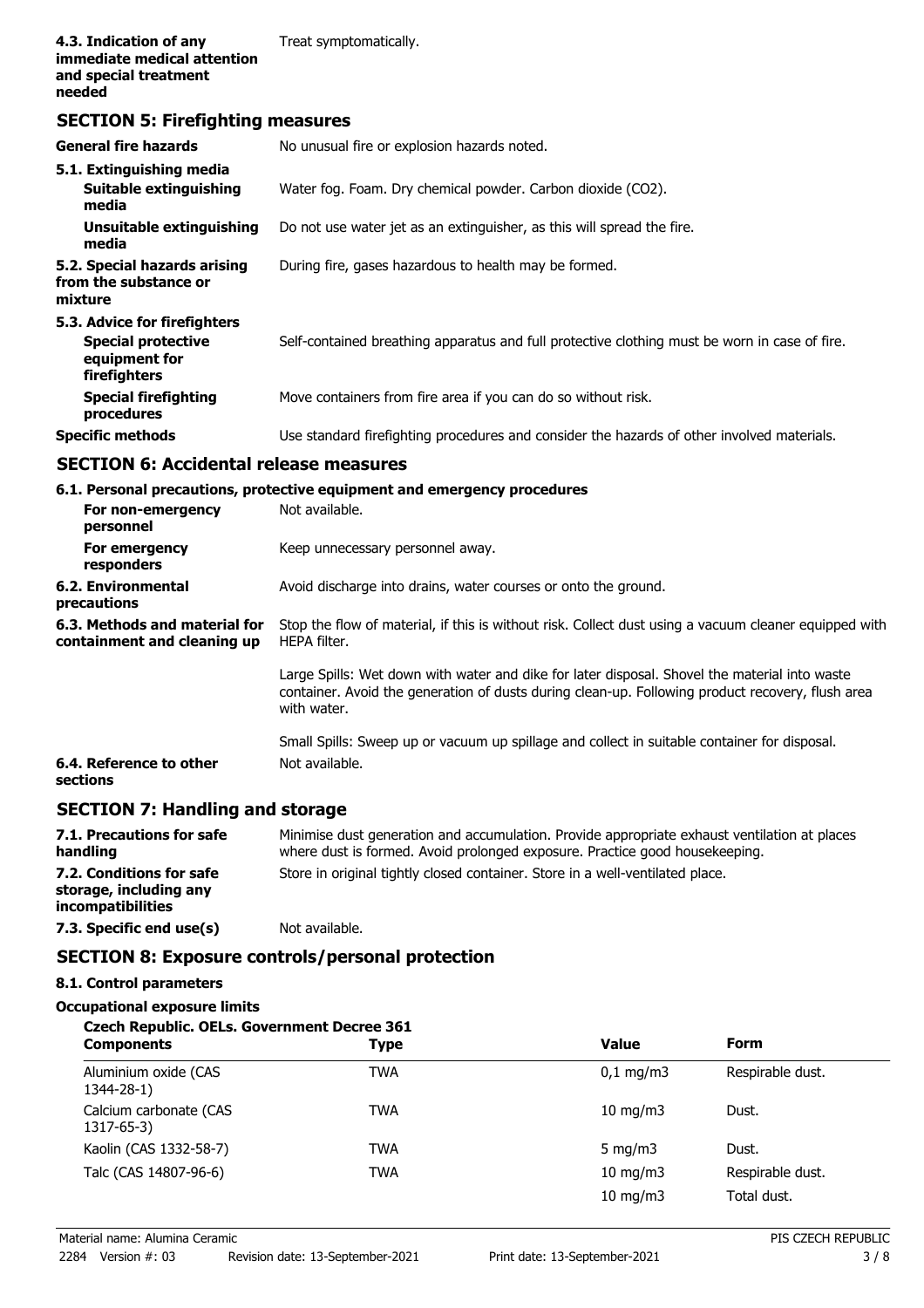| <b>Biological limit values</b><br><b>Recommended monitoring</b><br>procedures | No biological exposure limits noted for the ingredient(s).<br>Not available.                                                                                                                                                                                                                                                                                                                                                                                                                                                                                                                                                                                                                                                                                                             |
|-------------------------------------------------------------------------------|------------------------------------------------------------------------------------------------------------------------------------------------------------------------------------------------------------------------------------------------------------------------------------------------------------------------------------------------------------------------------------------------------------------------------------------------------------------------------------------------------------------------------------------------------------------------------------------------------------------------------------------------------------------------------------------------------------------------------------------------------------------------------------------|
| <b>Derived no effect levels</b><br>(DNELs)                                    | Not available.                                                                                                                                                                                                                                                                                                                                                                                                                                                                                                                                                                                                                                                                                                                                                                           |
| <b>Predicted no effect</b><br>concentrations (PNECs)                          | Not available.                                                                                                                                                                                                                                                                                                                                                                                                                                                                                                                                                                                                                                                                                                                                                                           |
| 8.2. Exposure controls                                                        |                                                                                                                                                                                                                                                                                                                                                                                                                                                                                                                                                                                                                                                                                                                                                                                          |
| <b>Appropriate engineering</b><br>controls                                    | VENTILATION: Good general ventilation (typically 10 air changes per hour) should be used.<br>Ventilation rates should be matched to conditions. If applicable, use process enclosures, local<br>exhaust ventilation, or other engineering controls to maintain airborne levels below recommended<br>exposure limits. If exposure limits have not been established, maintain airborne levels to an<br>acceptable level.                                                                                                                                                                                                                                                                                                                                                                   |
|                                                                               | Whenever possible, the use of local exhaust ventilation or other engineering controls is the<br>preferred method of controlling exposure to airborne particulate. Where utilized, exhaust inlets to<br>the ventilation system must be positioned as close as possible to the source of airborne generation.<br>Avoid disruption of the airflow in the area of a local exhaust inlet by equipment such as a<br>man-cooling fan. Check ventilation equipment regularly to ensure it is functioning properly. Provide<br>training on the use and operation of ventilation to all users. Use qualified professionals to design<br>and install ventilation systems.                                                                                                                           |
|                                                                               | Individual protection measures, such as personal protective equipment                                                                                                                                                                                                                                                                                                                                                                                                                                                                                                                                                                                                                                                                                                                    |
| <b>General information</b>                                                    | Personal protection equipment should be chosen according to the CEN standards and in discussion<br>with the supplier of the personal protective equipment.                                                                                                                                                                                                                                                                                                                                                                                                                                                                                                                                                                                                                               |
| <b>Eye/face protection</b>                                                    | Wear approved safety glasses, goggles, face shield and/or welder's helmet when risk of eye injury<br>is present, particularly during operations that generate dust, mist or fume.                                                                                                                                                                                                                                                                                                                                                                                                                                                                                                                                                                                                        |
| <b>Skin protection</b>                                                        |                                                                                                                                                                                                                                                                                                                                                                                                                                                                                                                                                                                                                                                                                                                                                                                          |
| - Hand protection                                                             | Wear gloves to prevent contact with particulate or solutions. Wear gloves to prevent metal cuts and<br>skin abrasions during handling.                                                                                                                                                                                                                                                                                                                                                                                                                                                                                                                                                                                                                                                   |
| - Other                                                                       | Protective overgarments or work clothing must be worn by persons who may become contaminated<br>with particulate during activities.                                                                                                                                                                                                                                                                                                                                                                                                                                                                                                                                                                                                                                                      |
| <b>Respiratory protection</b>                                                 | When airborne exposures exceed or have the potential to exceed the occupational exposure limits,<br>approved respirators must be used as specified by an Industrial Hygienist or other qualified<br>professional. Respirator users must be medically evaluated to determine if they are physically<br>capable of wearing a respirator. Quantitative and/or qualitative fit testing and respirator training<br>must be satisfactorily completed by all personnel prior to respirator use. Users of tight fitting<br>respirators must be clean shaven on those areas of the face where the respirator seal contacts the<br>face. Use pressure-demand airline respirators when performing jobs with high potential exposures<br>such as changing filters in a baghouse air cleaning device. |
| <b>Thermal hazards</b>                                                        | Not applicable.                                                                                                                                                                                                                                                                                                                                                                                                                                                                                                                                                                                                                                                                                                                                                                          |
| <b>Hygiene measures</b>                                                       | Always observe good personal hygiene measures, such as washing after handling the material and<br>before eating, drinking, and/or smoking. Routinely wash work clothing and protective equipment to<br>remove contaminants.                                                                                                                                                                                                                                                                                                                                                                                                                                                                                                                                                              |
| <b>Environmental exposure</b><br>controls                                     | Environmental manager must be informed of all major releases.                                                                                                                                                                                                                                                                                                                                                                                                                                                                                                                                                                                                                                                                                                                            |

# **SECTION 9: Physical and chemical properties**

# **9.1. Information on basic physical and chemical properties**

**Appearance**

| <b>Physical state</b>                      | Solid.                              |
|--------------------------------------------|-------------------------------------|
| <b>Form</b>                                | Powder. Various shapes.             |
| Colour                                     | White, Off-white.                   |
| <b>Odour</b>                               | Not applicable.                     |
| <b>Odour threshold</b>                     | Not applicable.                     |
| рH                                         | Not applicable.                     |
| <b>Melting point/freezing point</b>        | 2050 °C (3722 °F) / Not applicable. |
| Initial boiling point and<br>boiling range | 2977 °C (5390,6 °F) estimated       |
| <b>Flash point</b>                         | Not applicable.                     |
| <b>Evaporation rate</b>                    | Not applicable.                     |
| Flammability (solid, gas)                  | Not applicable.                     |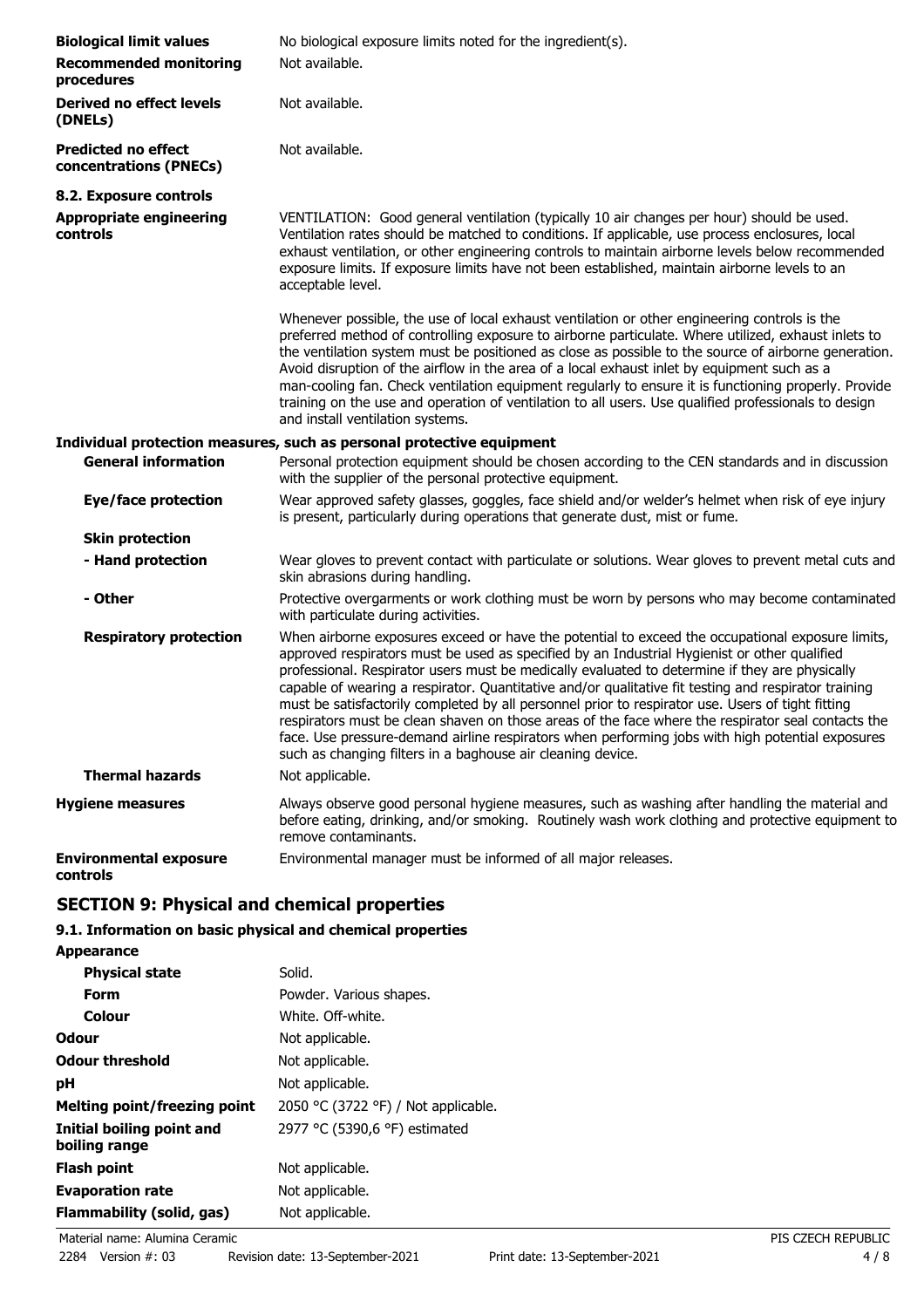## **Upper/lower flammability or explosive limits**

| <b>Flammability limit - lower</b><br>(%)    | Not applicable. |
|---------------------------------------------|-----------------|
| <b>Flammability limit -</b><br>upper $(% )$ | Not applicable. |
| <b>Explosive limit - lower (</b><br>%)      | Not applicable. |
| Explosive limit – upper<br>(%)              | Not applicable. |

| <b>Vapour pressure</b>                            | 0,00001 hPa estimated |
|---------------------------------------------------|-----------------------|
| <b>Vapour density</b>                             | Not applicable.       |
| <b>Relative density</b>                           | Not applicable.       |
| Solubility(ies)                                   |                       |
| <b>Solubility (water)</b>                         | Not applicable.       |
| Solubility (other)                                | Not applicable.       |
| <b>Partition coefficient</b><br>(n-octanol/water) | Not available.        |
| <b>Auto-ignition temperature</b>                  | Not applicable.       |
| Decomposition temperature                         | Not applicable.       |
| Viscosity                                         | Not applicable.       |
| <b>Explosive properties</b>                       | Not explosive.        |
| <b>Oxidising properties</b>                       | Not oxidising.        |
| 9.2. Other information                            |                       |
| Density                                           | 3,93 g/cm3 estimated  |
| <b>Specific gravity</b>                           | 3,93 estimated        |

# **SECTION 10: Stability and reactivity**

| 10.1. Reactivity                            | The product is stable and non-reactive under normal conditions of use, storage and transport. |
|---------------------------------------------|-----------------------------------------------------------------------------------------------|
| 10.2. Chemical stability                    | Material is stable under normal conditions.                                                   |
| 10.3. Possibility of hazardous<br>reactions | No dangerous reaction known under conditions of normal use.                                   |
| 10.4. Conditions to avoid                   | Contact with incompatible materials.                                                          |
| 10.5. Incompatible materials                | Acids. Chlorine.                                                                              |
| 10.6. Hazardous<br>decomposition products   | No hazardous decomposition products are known.                                                |

# **SECTION 11: Toxicological information**

| <b>General information</b>                      | Occupational exposure to the substance or mixture may cause adverse effects.                                           |
|-------------------------------------------------|------------------------------------------------------------------------------------------------------------------------|
| <b>Information on likely routes of exposure</b> |                                                                                                                        |
| <b>Inhalation</b>                               | Dust may irritate respiratory system. Prolonged inhalation may be harmful.                                             |
| <b>Skin contact</b>                             | Dust or powder may irritate the skin.                                                                                  |
| Eye contact                                     | Dust may irritate the eyes.                                                                                            |
| <b>Ingestion</b>                                | May cause discomfort if swallowed. However, ingestion is not likely to be a primary route of<br>occupational exposure. |
| Symptoms                                        | Dusts may irritate the respiratory tract, skin and eyes.                                                               |
| 11.1. Information on toxicological effects      |                                                                                                                        |
| Acute toxicity                                  | No data available.                                                                                                     |
| <b>Skin corrosion/irritation</b>                | Due to partial or complete lack of data the classification is not possible.                                            |
| Serious eye damage/eye<br>irritation            | Due to partial or complete lack of data the classification is not possible.                                            |
| <b>Respiratory sensitisation</b>                | Due to partial or complete lack of data the classification is not possible.                                            |
| Skin sensitisation                              | Due to partial or complete lack of data the classification is not possible.                                            |
| Germ cell mutagenicity                          | Due to partial or complete lack of data the classification is not possible.                                            |
| Carcinogenicity                                 | Due to partial or complete lack of data the classification is not possible.                                            |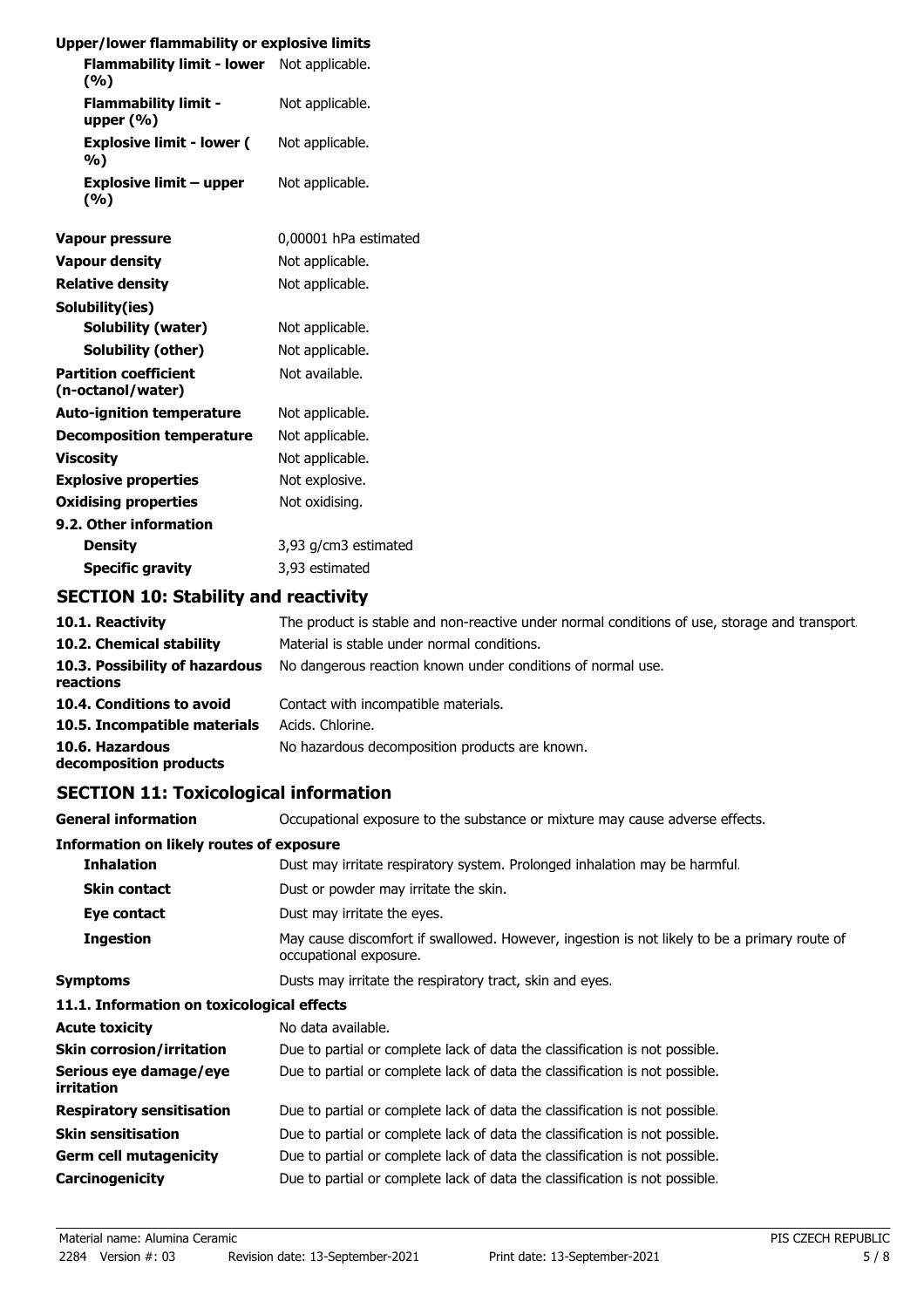#### **IARC Monographs. Overall Evaluation of Carcinogenicity**

| Talc (CAS 14807-96-6)                                        | 2B Possibly carcinogenic to humans.<br>3 Not classifiable as to carcinogenicity to humans. |
|--------------------------------------------------------------|--------------------------------------------------------------------------------------------|
| <b>Reproductive toxicity</b>                                 | Due to partial or complete lack of data the classification is not possible.                |
| <b>Specific target organ toxicity</b><br>- single exposure   | Due to partial or complete lack of data the classification is not possible.                |
| <b>Specific target organ toxicity</b><br>- repeated exposure | Due to partial or complete lack of data the classification is not possible.                |
| <b>Aspiration hazard</b>                                     | Due to partial or complete lack of data the classification is not possible.                |
| Mixture versus substance<br>information                      | No information available.                                                                  |
| <b>Other information</b>                                     | Not available.                                                                             |

### **SECTION 12: Ecological information**

| 12.1. Toxicity                                            | The product is not classified as environmentally hazardous. However, this does not exclude the<br>possibility that large or frequent spills can have a harmful or damaging effect on the environment. |
|-----------------------------------------------------------|-------------------------------------------------------------------------------------------------------------------------------------------------------------------------------------------------------|
| 12.2. Persistence and<br>degradability                    | No data is available on the degradability of this product.                                                                                                                                            |
| 12.3. Bioaccumulative<br>potential                        | No data available.                                                                                                                                                                                    |
| <b>Partition coefficient</b><br>n-octanol/water (log Kow) | Not available.                                                                                                                                                                                        |
| <b>Bioconcentration factor (BCF)</b>                      | Not available.                                                                                                                                                                                        |
| 12.4. Mobility in soil                                    | No data available.                                                                                                                                                                                    |
| 12.5. Results of PBT and<br><b>vPvB</b> assessment        | Not a PBT or vPvB substance or mixture.                                                                                                                                                               |
| 12.6. Other adverse effects                               | No other adverse environmental effects (e.g. ozone depletion, photochemical ozone creation<br>potential, endocrine disruption, global warming potential) are expected from this component.            |

#### **SECTION 13: Disposal considerations**

#### **13.1. Waste treatment methods**

| <b>Residual waste</b>                  | Dispose of in accordance with local regulations. Empty containers or liners may retain some product<br>residues. This material and its container must be disposed of in a safe manner (see: Disposal<br>instructions). |
|----------------------------------------|------------------------------------------------------------------------------------------------------------------------------------------------------------------------------------------------------------------------|
| <b>Contaminated packaging</b>          | Since emptied containers may retain product residue, follow label warnings even after container is<br>emptied. Empty containers should be taken to an approved waste handling site for recycling or<br>disposal.       |
| <b>EU waste code</b>                   | The Waste code should be assigned in discussion between the user, the producer and the waste<br>disposal company.                                                                                                      |
| <b>Disposal</b><br>methods/information | Collect and reclaim or dispose in sealed containers at licensed waste disposal site.                                                                                                                                   |
| <b>Special precautions</b>             | Dispose in accordance with all applicable regulations.                                                                                                                                                                 |

### **SECTION 14: Transport information**

#### **ADR**

14.1. - 14.6.: Not regulated as dangerous goods.

#### **RID**

14.1. - 14.6.: Not regulated as dangerous goods.

### **ADN**

14.1. - 14.6.: Not regulated as dangerous goods.

#### **IATA**

14.1. - 14.6.: Not regulated as dangerous goods.

#### **IMDG**

14.1. - 14.6.: Not regulated as dangerous goods.

# **SECTION 15: Regulatory information**

## **15.1. Safety, health and environmental regulations/legislation specific for the substance or mixture EU regulations**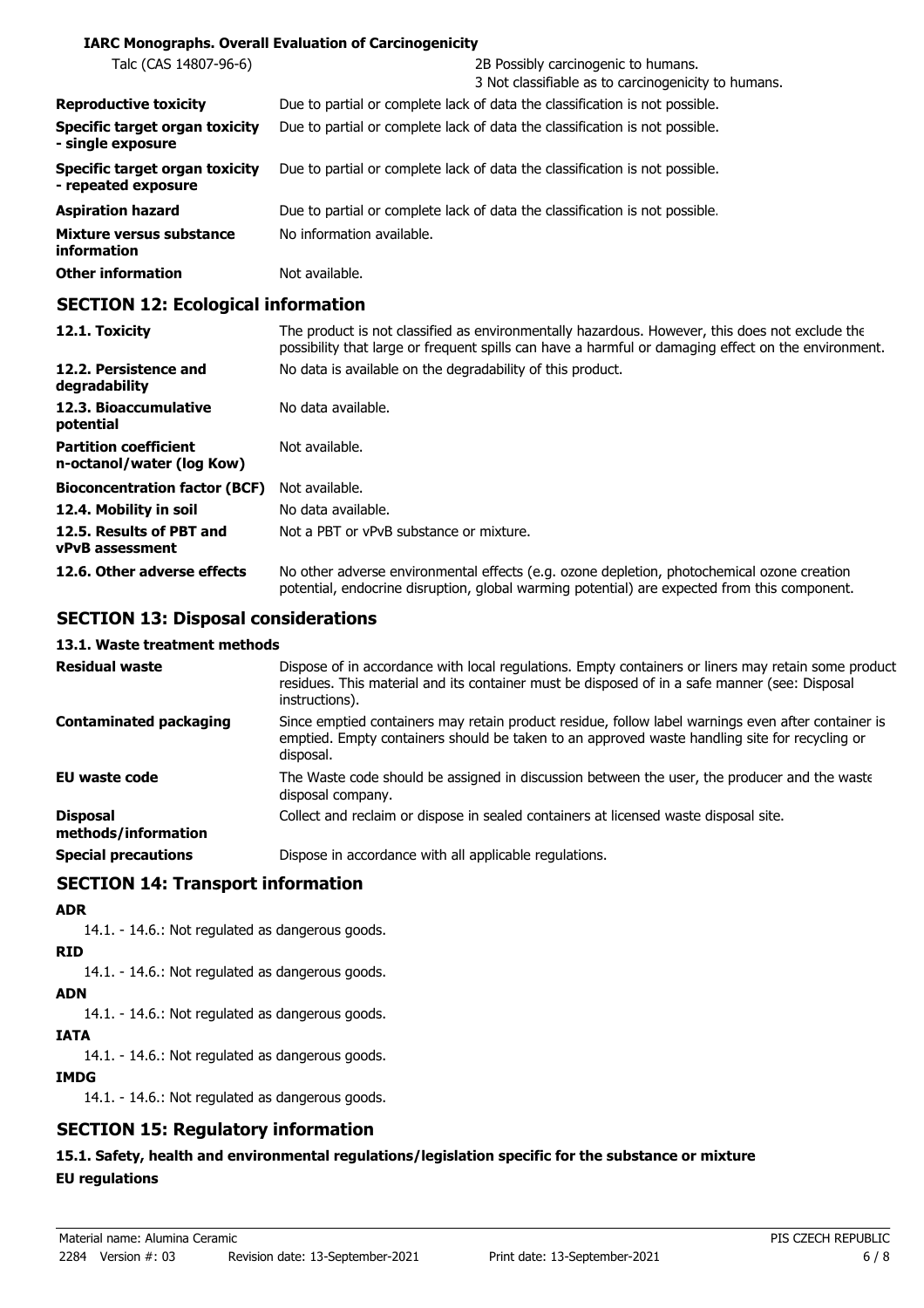**Regulation (EC) No. 1005/2009 on substances that deplete the ozone layer, Annex I and II, as amended** Not listed. **Regulation (EU) 2019/1021 On persistent organic pollutants (recast), as amended** Not listed. **Regulation (EU) No. 649/2012 concerning the export and import of dangerous chemicals, Annex I, Part 1 as amended** Not listed. **Regulation (EU) No. 649/2012 concerning the export and import of dangerous chemicals, Annex I, Part 2 as amended** Not listed. **Regulation (EU) No. 649/2012 concerning the export and import of dangerous chemicals, Annex I, Part 3 as amended** Not listed. **Regulation (EU) No. 649/2012 concerning the export and import of dangerous chemicals, Annex V as amended** Not listed. **Regulation (EC) No. 166/2006 Annex II Pollutant Release and Transfer Registry, as amended** Aluminium oxide (CAS 1344-28-1) Kaolin (CAS 1332-58-7) Talc (CAS 14807-96-6) **Regulation (EC) No. 1907/2006, REACH Article 59(10) Candidate List as currently published by ECHA** Not listed. **Authorisations Regulation (EC) No. 1907/2006, REACH Annex XIV Substances subject to authorization, as amended** Not listed. **Restrictions on use Regulation (EC) No. 1907/2006, REACH Annex XVII Substances subject to restriction on marketing and use as amended** Not listed. **Directive 2004/37/EC: on the protection of workers from the risks related to exposure to carcinogens and mutagens at work, as amended.** Not listed. **Other EU regulations Directive 2012/18/EU on major accident hazards involving dangerous substances, as amended** Not listed. **Other regulations** The product is classified and labelled in accordance with EC directives or respective national laws. **National regulations** Follow national regulation for work with chemical agents. **15.2. Chemical safety** No Chemical Safety Assessment has been carried out. **assessment SECTION 16: Other information List of abbreviations** Not available. **References** Not available. The classification for health and environmental hazards is derived by a combination of calculation **Information on evaluation**

methods and test data, if available. **method leading to the classification of mixture Training information** Follow training instructions when handling this material. Transportation Emergency Call Chemtrec at: International: 703.741.5970 Spain: 900.868.538 Switzerland: 0800.564.402 Chemtrec's toll free, mobile-enabled number in Germany – 0800 1817059 **Further information**